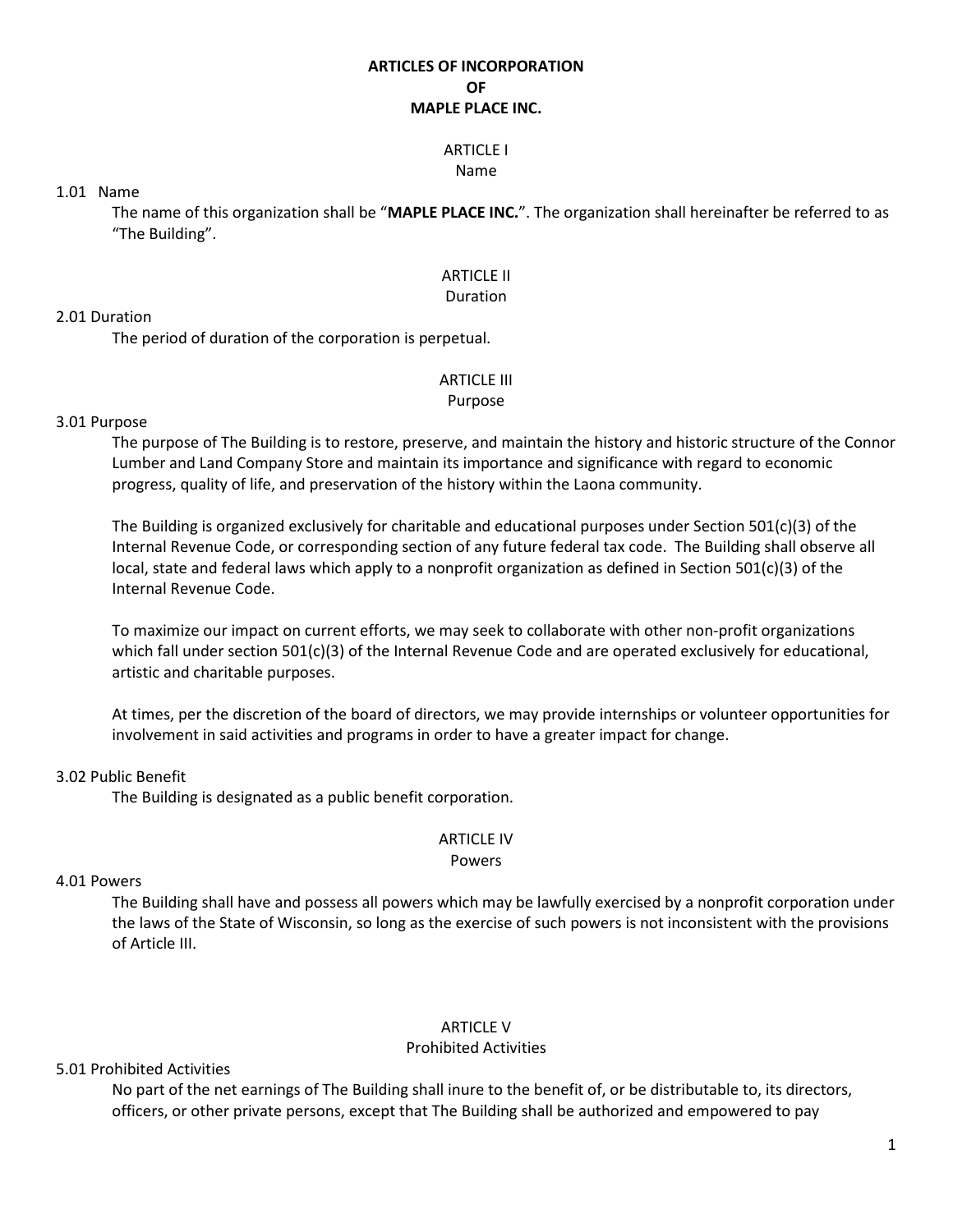reasonable compensation for services rendered and to make payments and distributions in the furtherance of the purposes set forth in Article III. No substantial part of the activities of The Building shall be the carrying on of propaganda, or otherwise attempting to influence legislation, and The Building shall not participate in, or intervene in (including, without limitation, the publishing, lobbying or distribution of statements) any political campaign on behalf of any candidate for public office. Notwithstanding any other provisions of these articles, The Building shall not carry on any other activities not permitted to be carried on by:

- (a) a corporation exempt from Federal income tax under I.R.C. Section  $501(c)(3)$ , as amended; or
- (b) a corporation, contributions to which are deductible under I.R.C. Section 170(c)(2), as amended.

#### ARTICLE VI

#### Place of Business

#### 6.01 Place of Business

The principal place of business of The Building shall be **4894 Mill Street, Laona, Wisconsin, 54541**, which shall also be the registered office of The Building. The registered agent/corporate secretary of The Building at such address shall be **Phillip J. Adamczyk**.

#### ARTICLE VII

#### Board of Directors

#### 7.01 Board of Directors

The business of The Building shall be managed by a Board of Directors. The number of Directors of The Building and their terms and time of election shall be determined in the manner specified in the articles/bylaws and may be amended in the manner provided therein. When possible, the Board of Directors shall be selected in a fashion to create diversity on the Board of Directors. The following individuals will act as the initial Board of Directors of The Building until their successors are elected and qualified.

| Phillip J. Adamczyk   | 1778 Cavour Avenue, Wabeno, WI 54566          |  |
|-----------------------|-----------------------------------------------|--|
| Kristopher Tryczak    | 1778 Cavour Avenue, Wabeno, WI 54566          |  |
| Helen Schaal          | 14608 Tar Dam Road, Mountain, WI 54149        |  |
| <b>Richard Schaal</b> | 14608 Tar Dam Road, Mountain, WI 54149        |  |
| Jonel Calhoun         | 5034 East Silver Lake Road, Laona, WI 54541   |  |
| Sheri Jo Posselt      | 17193 Patti Lane, Lakewood, WI 54138          |  |
| Eve Van Harpen        | 4552 Crystal Lake Road, Rhinelander, WI 54501 |  |
| Joshua Jameson        | 5821 Haney Hill Road, Argonne, WI 54511       |  |

#### ARTICLE VIII

#### Amendments

#### 8.01 Amendments

These Articles may be amended by a majority vote of the Directors at any regular meeting or special meeting called for that purpose.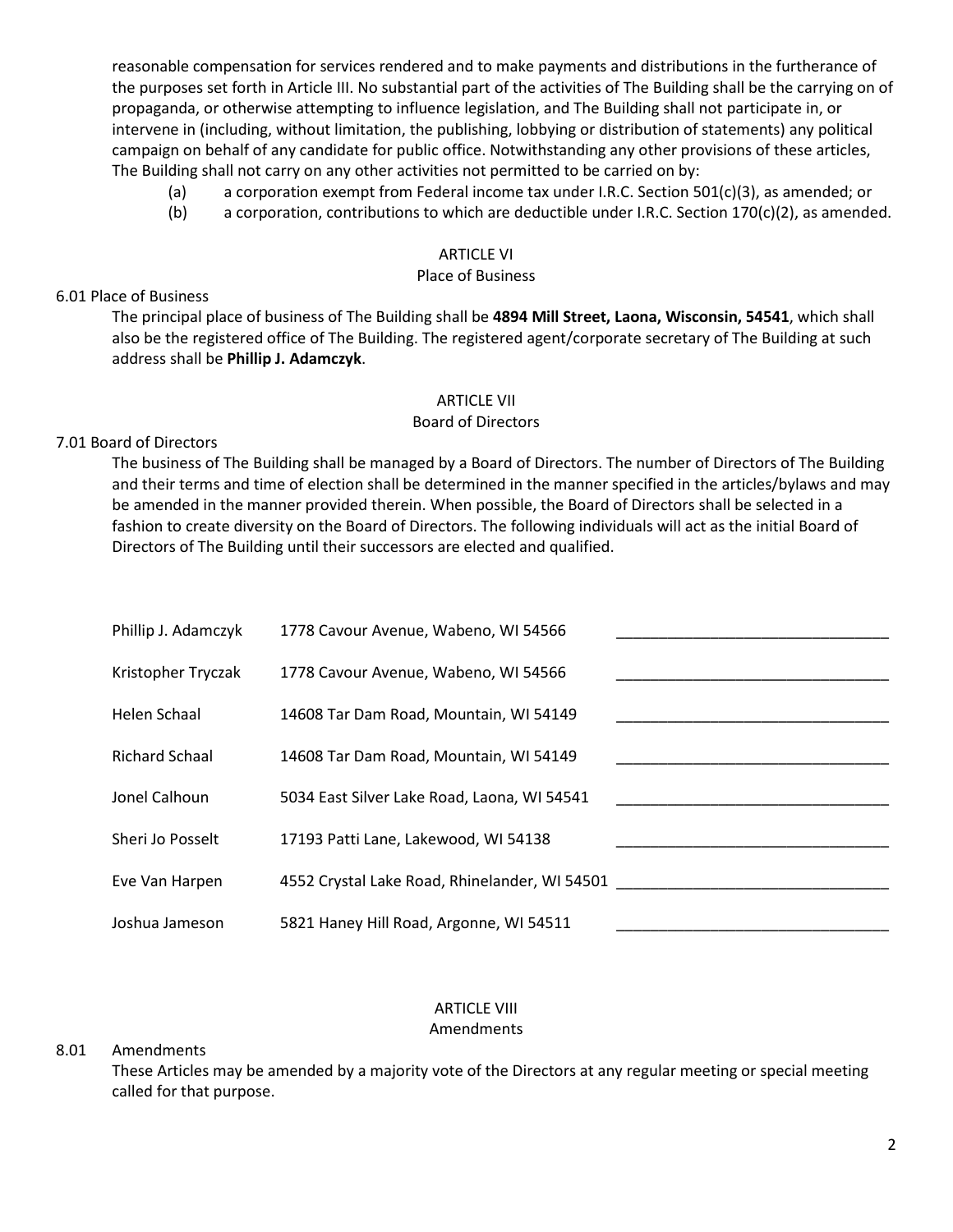#### ARTICLE IX Dissolution

## 9.01 Dissolution

Upon dissolution of The Building, the Board of Directors shall, after paying or making provisions for the payment of all of the liabilities of The Building, dispose of all of the assets of The Building exclusively for the purposes of The Building in such manner, or to such organization or organizations organized and operated exclusively for charitable, educational, religious, literary or scientific purposes as shall at the time qualify as an exempt organization or organizations under I.R.C. Section 501 (c)(3), as amended, as the Board of Directors shall determine. Any such assets not so disposed of shall be disposed of by the Circuit Court of the 9<sup>th</sup> Judicial Court of Forest County, Wisconsin exclusively for such purposes or to such organization or organizations, as the Court shall determine, which are organized and operated exclusively for such purposes.

## ARTICLE X

## Limitation of Liability

## 10.01 Limitation of Liability

To the maximum extent permitted by applicable law and effective immediately, no Director of The Building shall be personally liable to The Building or its members for monetary damages for conduct as a Director, except for acts and omissions that involve intentional misconduct by a Director, a knowing violation of law by a Director, for any transaction from which the Director will personally receive a benefit in money, property or services to which the Director is not legally entitled.

#### ARTICLE XI

## Private Foundation Requirements and Prohibitions

## 11.01 Private Foundation Requirements and Prohibitions During any period, The Building is deemed to be a private foundation as defined in I.R.C. Section 509, as amended, or corresponding provisions of subsequent federal tax laws:

- 1. The Building shall distribute its income for each taxable year at such time and in such manner as not to become subject to the tax on undistributed income imposed by I.R.C. Section 4942, as amended;
- 2. The Building shall not engage in any act of self-dealing as defined in I.R.C. Section 4941(d), as amended;
- 3. The Building shall not retain any excess business holding as defined in I.R.C. Section 4943(d), as amended;
- 4. The Building shall not make any investments in such manner as to subject it to tax under I.R.C. Section 4944, as amended; and
- 5. The Building shall not make any taxable expenditures as defined in I.R.C. Section 4945(d), as amended.

## ARTICLE XII

#### Tax Exempt Purposes

## 12.01 Tax Exempt Purposes

Notwithstanding any other provision of these Articles, The Building shall not carry on any activities not permitted to be carried on by:

(a) a corporation exempt from Federal income tax under I.R.C. Section 501(c)(3) (or the corresponding provision of any future United States Internal Revenue laws) or

(b) a corporation contributions to which are deductible under I.R.C. Section 170(c)(2) (or the corresponding provisions of any future United States Internal Revenue law).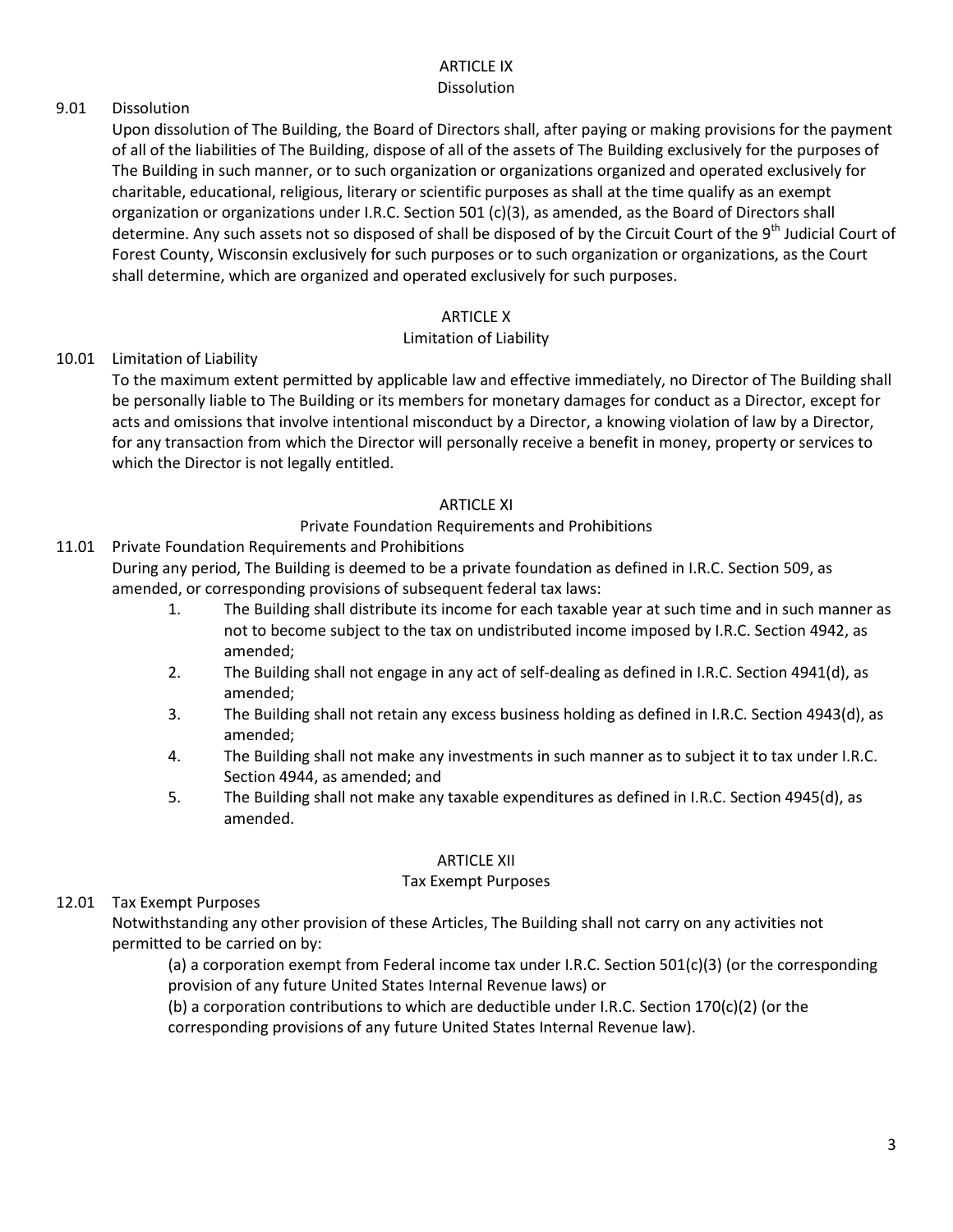#### ARTICLE XIII Appointment of Registered Agent

#### 20.01 Registered Agent

The registered agent of the corporation shall be:

## **Phillip J. Adamczyk 1778 Cavour Avenue Wabeno, WI 54566**

## ARTICLE XIV

#### Incorporator

### 14.01 Incorporator

The incorporators of the corporation are as follows:

| Phillip J. Adamczyk   | 1778 Cavour Avenue, Wabeno, WI 54566          |  |
|-----------------------|-----------------------------------------------|--|
| Kristopher Tryczak    | 1778 Cavour Avenue, Wabeno, WI 54566          |  |
| Helen Schaal          | 14608 Tar Dam Road, Mountain, WI 54149        |  |
| <b>Richard Schaal</b> | 14608 Tar Dam Road, Mountain, WI 54149        |  |
| Jonel Calhoun         | 5034 East Silver Lake Road, Laona, WI 54541   |  |
| Sheri Jo Posselt      | 17193 Patti Lane, Lakewood, WI 54138          |  |
| Eve Van Harpen        | 4552 Crystal Lake Road, Rhinelander, WI 54501 |  |
| Joshua Jameson        | 5821 Haney Hill Road, Argonne, WI 54511       |  |